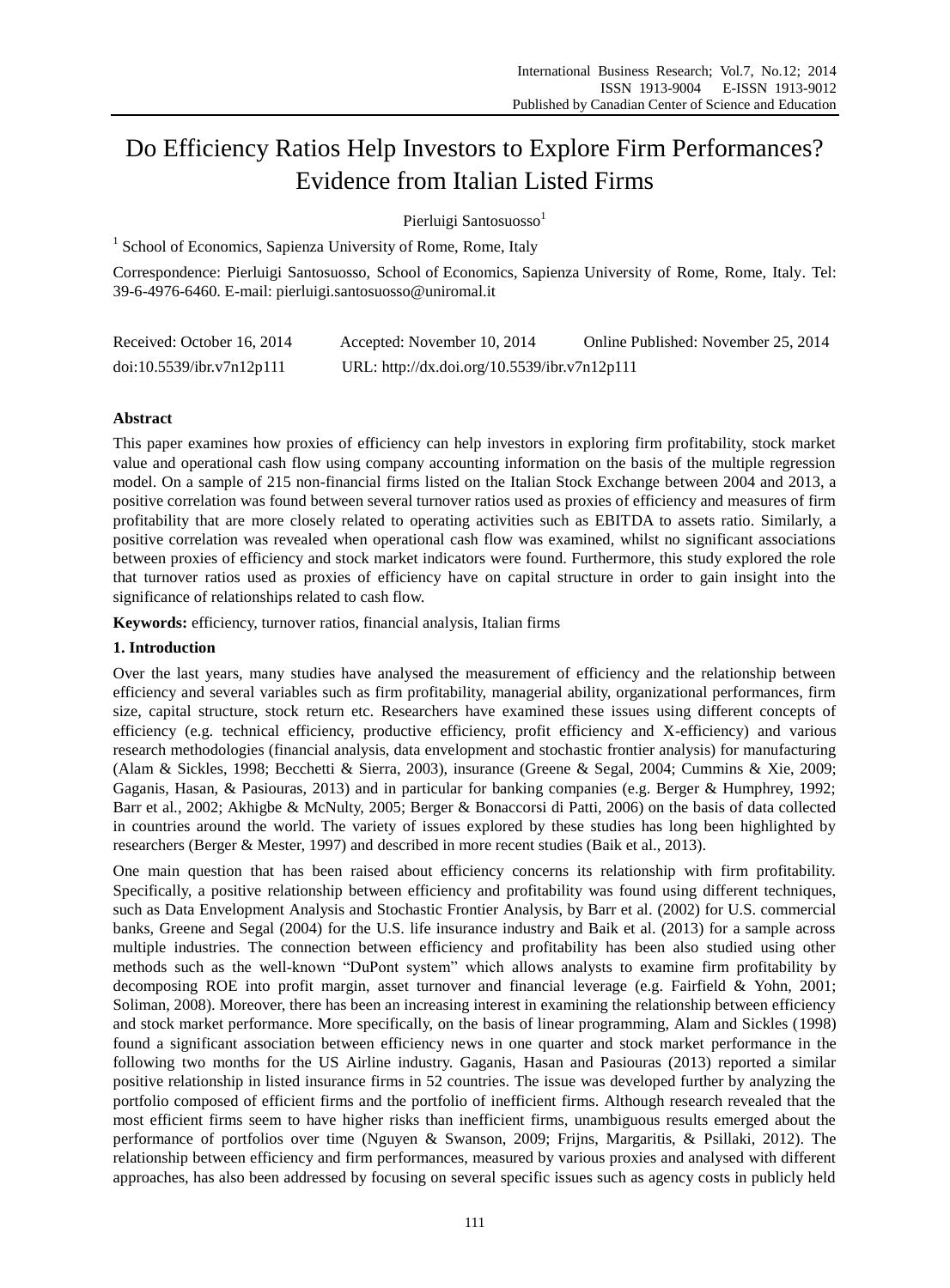corporations (Habib & Ljunqvist, 2005), firm size (Halkos & Tzeremes, 2007), service quality (Talluri, Kim, & Schoenherr, 2013) and managerial ability (Demeriian, Lev, & McVay, 2012).

Despite the variety of concepts of efficiency, this study does not examine a specific notion of efficiency and its possible measure, but uses financial ratios that are available for investors and commonly interpreted as proxies of efficiency in line with the methodology adopted by financial analysis. The research question we address here is whether the analysis of efficiency ratios (e.g. the asset turnover ratio) can help investors and equity analysts to explore firm performances on the basis of the most widely used methodology, namely the multiple regression model. In other words, relationships between proxy variables were analysed in this research using the OLS regression model as research methodology in order to ascertain whether a common technique can help investors and equity analysts to identify firm performances using annual report information. Accounting quantity variables and other qualitative measures derived from the narrative section of annual reports are widely used for processing equity analyses (Bouwman, Frishkoff, & Frishkoff, 1995; Rogers & Grant, 1997; Breton & Taffler, 2001; Kothari, 2001) on the basis of a common forecasting method (e.g. Makridakis, Wheelwright, & Hyndman, 1998) and exposed in stock recommendation reports (Abdolmohammadi et al., 2006). The relevance of this information for investors has become especially important during the recent economic crisis in which cost reduction, and therefore the need for increasing efficiency, has played a significant role in responses to financial and economic distress, even before adopting measures such as divestment of current and non-current assets, equity issuance and debt restructuring (e.g. John, Lang & Netter, 1992; Robbins & Pearce, 1992; Kang & Shivdasani, 1997; Sudarsanam & Lai, 2001; Jiang & Wang, 2009).

Using a sample made up of 215 non-financial firms listed on the Italian Stock Exchange between 2004 and 2013 for a total of 1,935 firm-year observations, we analysed several proxy variables for efficiency and firm performances. More specifically, this paper examines various measures of firm profitability, stock market value and operational cash flow as dependent variables and some financial ratios that are frequently used as proxies of efficiency as explanatory variables such as the Assets turnover, Inventory turnover, Accounts receivable turnover ratio and Revenue per employee. We assume that efficiency is a driver of firm profitability, as stated by the DuPont system, and profitability can also positively affect, *ceteris paribus*, the amount of cash flow and stock prices as well. The examination of these relationships has also led our study to explore the role that efficiency has on firms' capital structure in order to gain insight into the significance of relationships in particular related to cash flow. To date, this topic has received little attention by the research literature (Berger & Bonaccorsi di Patti, 2006; Margaritis & Psillaki, 2007; Norvaisiene, 2012). Berger and Bonaccorsi di Patti (2006) analyzed profit efficiency and capital structure for the US banking industry. Using Data Envelopment Analysis, Margaritis and Psillaki (2007) found that the efficiency of 12,240 New Zealand firms has a positive effect on leverage at low to mid-leverage levels and a negative effect at high leverage ratios. Norvaisiene (2012) focused on the reverse causality from capital structure to efficiency.

We therefore expect that investors and equity analysts are able to find a positive association between turnover ratios and several proxy variables for firm profitability, stock market value and operational cash flow. To examine this hypothesis, the analysis is organized as follows: the second section provides data, sample selection and methodology; the third section presents the results; the last section exposes the concluding remarks.

#### **2. Firm Sample and Methodology**

The sample examined in this study contains 1,935 firm-year observations on 215 Italian listed firms between 2004 and 2013. We excluded from the sample banks, finance and insurance companies. Data were not necessarily acquired for all firms throughout the period 2004–2013 since some companies were not listed for the entire period and/or data were not provided completely by the data provider. Therefore, for each regression analysis between proxy variables examined here, there may be a fewer than 1,935 firm-year observations. On the basis of these limitations, the firm sample covers all non-financial companies on the Italian Stock Exchange. Financial statement information and stock prices on the sample of firms were obtained from DataStream.

We identified several proxies of efficiency as independent variables using financial statement information. This study examined the Total asset turnover (sales to average total assets ratio), Inventory turnover (sales to average inventory ratio), Accounts receivable turnover (sales to average account receivable ratio) and Revenue per employee (sales to the number of employees). The denominator of these ratios was computed in our study as the average between the opening and the closing value. Therefore, data collected for the period 2004-2013 were used to calculate the average value for the period 2005–2013.

Several studies have examined efficiency using such proxy variables. Among others, Lev and Thiagarajan (1993) underlined the value-relevance of a set of financial variables over earnings, including sales-per-employee.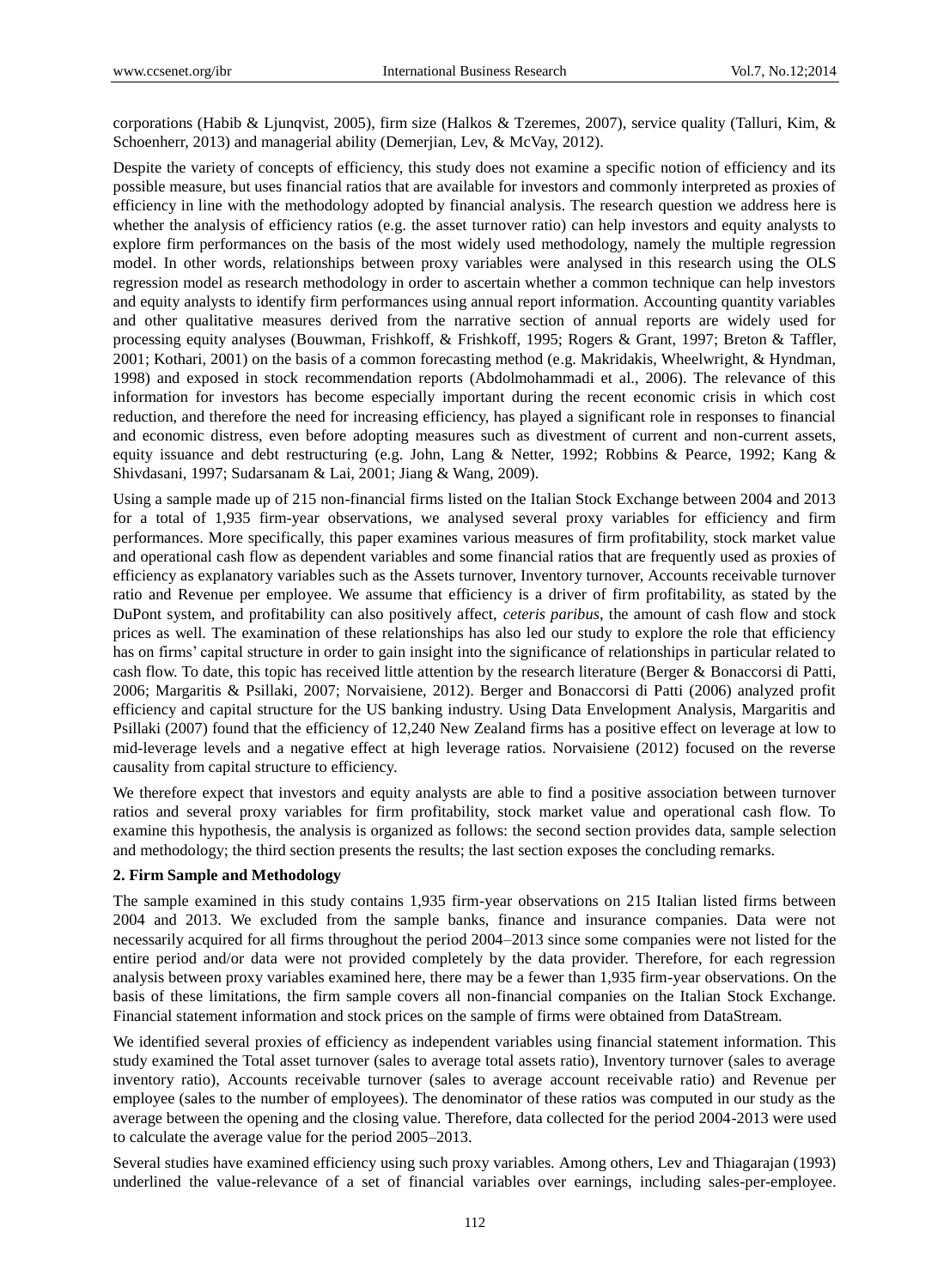Fairfield and Yohn (2001) examined how components of return on assets used in the DuPont analysis (namely, Asset turnover and Profit margin) are relevant in forecasting change in future earnings whilst Soliman (2008) focused on how equity analysts and investors use these components by analysing equity returns. Jansen, Ramnath and Yohn (2012) considered Asset turnover and Profit margin for identifying earnings management, Kwak (2013) examined the relationships between the implementation of information technology and inventory turnover and Alan, Gao and Gaur (2014) analysed whether inventory productivity can predict future stock returns. Many other studies from academics and practitioners explored the descriptive power of turnover ratios (e.g. Gupta & Huefner, 1972; Koly & Rawat, 2011).

Although these ratios are frequently used by analysts, it is still difficult to identify the concept of efficiency they can measure. Several concepts of efficiency and various measuring systems have been developed over the last century. Some main notions of efficiency used in the business context are technical efficiency (Koopmans, 1951), productive efficiency (Farrell, 1957), allocative and X-efficiency (Leibenstein, 1966), cost and profit efficiency (Berger & Mester, 1997). For example, asset turnover ratios do not exactly measure productive efficiency, since its computation needs detailed figures on the amount of products expressed in different units of measurement such as the number of products, kilograms, litres and the cost of production for each type of good and service produced by a firm. Similarly, asset turnover ratios do not even express the concept of profit efficiency, since it denotes the distance between the profit obtained by a firm and the maximum profit achievable in the case of optimum efficiency (Berger & Mester, 1997). Whatever the concept to explore, it is obvious that data available to investors and analysts do not provide many kinds of information about firms' performances. Generally, Turnover ratios refer approximately to the company's ability to employ its resources within the limits of the explanatory power of accounting information.

Aware of these limits, this study examined the correlations between the above mentioned turnover ratios and the following three sets of financial ratios as dependent variables using the OLS regression model.

First, we identified EBITDA to total assets, Return on assets (ROA) and Return on equity (ROE) as proxies of profitability in order to explore the relationship between proxies of efficiency and firm profitability. In particular, we expected a positive relationship between these variables and proxies of efficiency. However, it is likely that the significance of regression results relating to each dependent variable will differ from each other since EBITDA to asset ratio, ROA and *a fortiori* ROE are progressively less dependent on factors that could affect efficiency and increasingly influenced by many other firm and market variables.

Second, the association between proxies of efficiency and stock market value were explored using Market-to-book ratio [\(market capitalization](http://www.readyratios.com/reference/analysis/market_capitalization.html) to book value of shareholders' equity), Price to earnings ratio [\(market capitalization](http://www.readyratios.com/reference/analysis/market_capitalization.html) to earnings after taxes) and Market to sale ratio [\(market capitalization](http://www.readyratios.com/reference/analysis/market_capitalization.html) to total revenues). The analysis was carried out on the assumption that efficiency, measured by asset turnover ratios, is a driver of firm profitability and profitability can affect stock prices as well.

Third, to gain insight into a possible association between proxies of efficiency and cash flow, we considered the following financial ratios: the Cash flow to total assets ratio (cash flow from operation divided by total assets), the Cash flow to debt ratio (cash flow from operations divided by total financial debt) and the Cash flow to account payable ratio (cash flow from operation divided by total account payable). These ratios provide respectively an indication of the amount of cash flow from operations the firm has available for investing in assets and the firm's capability to cover its total debt and account payable with operating cash flow. The inclusion of debt and account payable in the explanatory variables has led us to explore the role of some components of firms' capital structure in order to have a better knowledge of the significance of some relationships found on the basis of regression analysis. To enhance the understanding of this issue, the relationship between proxies of efficiency and Total liabilities to assets ratio, Account payable to total liabilities ratio, Debt to total liabilities and Long-term debt to total debt ratios were examined.

The small number of firms listed on the Italian stock exchange did not allow us to examine significantly the above mentioned relationships by dividing companies according to industry. On the basis of the Thomson Reuters Business Classification (TRBC), the firm sample in this study covers 72 "industries" (the fourth level of industry classification). Or to be more precise, the average number of firms for each industry is 2.94, the median is 2 and the maximum number is 14 (Apparel & Accessories).

#### **3. Results**

As described in Table 1, the regression analysis between proxies of efficiency and firm profitability revealed that managers' efforts to increase efficiency are mainly reflected in the EBITDA to assets ratio. Except for the Revenues per employee, all turnover ratios used in the analysis proved to have a positive and significant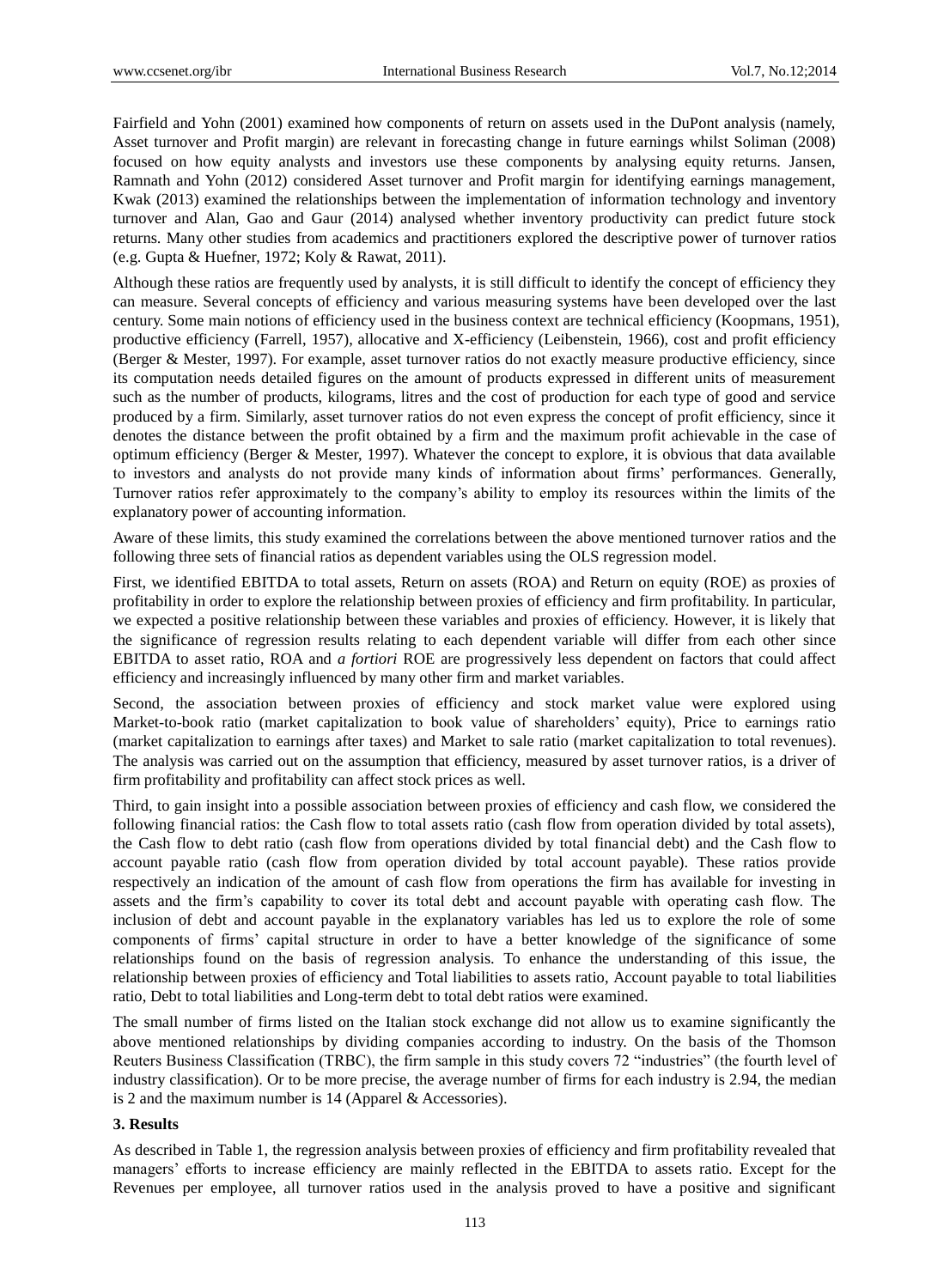explanatory power on the EBITDA to assets ratio. Moreover, the Total asset turnover showed a positive strong relationship with ROA, whilst a weak association was found with ROE. The positive relationship between Asset turnover ratio and a firm's return on operating assets was highlighted by other studies (Fairfield & Yohn, 2001; Nissim & Penman, 2001; Soliman, 2008) and several surveys have also underlined the positive association between firm profitability and efficiency on the basis of Data Envelopment Analysis and Stochastic Frontier Analysis (for a review, Baik et al., 2013). As predicted, regression results seem to be consistent with the hypothesis that the measures of firm profitability more closely connected to operating activities, such as EBITDA to assets ratio, are strictly dependent on factors that affect efficiency. The Variable Inflation Factor (VIF) was used to test the multicollinearity. The test did not reveal a multicollinearity problem, as shown by the VIF of each of the following independent variables: Total asset turnover (1.41), Inventory turnover (1.003), Accounts receivable turnover (1.065) and Revenue per employee (1.077).

| <b>EBITDA</b> to assets      | Estimate       | StdError    | z value   | Pr(>  z ) |            |
|------------------------------|----------------|-------------|-----------|-----------|------------|
| Const                        | 0,0245306      | 0,00599782  | 4,0899    | 0,00005   | ***        |
| Total asset turnover         | 0,0706392      | 0,00686123  | 10,2954   | < 0.00001 | ***        |
| Inventory turnover           | 2,58706e-05    | 1,26471e-05 | 2,0456    | 0,04097   | $\ast\ast$ |
| Accounts receivable turnover | 0,00113496     | 0,000439375 | 2,5831    | 0,00989   | ***        |
| Revenue per employee         | $-3,36392e-06$ | 3,79276e-06 | $-0,8869$ | 0,37526   |            |
| <b>ROA</b>                   | Estimate       | StdError    | z value   | Pr(>  z ) |            |
| Const                        | $-0.0192112$   | 0,00598482  | $-3,2100$ | 0,00136   | ***        |
| Total asset turnover         | 0,0742518      | 0,00684637  | 10,8454   | < 0.00001 | ***        |
| Inventory turnover           | 1,59159e-05    | 1,26197e-05 | 1,2612    | 0,20744   |            |
| Accounts receivable turnover | 0,000706185    | 0.000438423 | 1,6107    | 0,10745   |            |
| Revenue per employee         | $-2,96521e-06$ | 3,78454e-06 | $-0,7835$ | 0,43346   |            |
| <b>ROE</b>                   | Estimate       | StdError    | z value   | Pr(>  z ) |            |
| Const                        | $-0,140824$    | 0,0823995   | $-1,7090$ | 0,08765   | $\ast$     |
| Total asset turnover         | 0,17927        | 0,0941468   | 1,9042    | 0,05708   | $\ast$     |
| Inventory turnover           | 7,08377e-05    | 0,000173794 | 0,4076    | 0,68363   |            |
| Accounts receivable turnover | 0,00341809     | 0,00604135  | 0,5658    | 0,57163   |            |
| Revenue per employee         | 6,02248e-05    | 5,21419e-05 | 1,1550    | 0,24827   |            |

|  |  |  | Table 1. Profitability and efficiency |
|--|--|--|---------------------------------------|
|--|--|--|---------------------------------------|

Notes: \*\*\* Significant at the 0.01 level,\*\* Significant at the 0.05 level,\* Significant at the 0.10 level (two-tailed).

Table 2 presents the research findings of the regression analysis between proxies of efficiency and stock market value. Turnover ratios appeared ineffective in altering some of the ratios most frequently used by equity analysts for the assessment of market value. In particular, although a positive relationship was found between the Total asset turnover ratio and the Market to book ratio, the analysis of this proxy variable showed a contradictory result which does not allow an unambiguous interpretation. In detail, a positive coefficient in relation to Market to book ratio and a negative one in relation to Market to sale ratio were found. Moreover, the other independent variables have an insignificant effect on stock market value, measured by proxies such as the Price to earnings ratio and the Market to sale ratio. In contrast to some published studies based on different firm samples and analysis methodologies (Frijns et al., 2012; Nguyen & Swanson, 2009; Soliman, 2008; Alan et al*.*, 2014), financial ratios analysis showed that proxies of efficiency and stock market value are largely uncorrelated.

As shown in Table 3, significant relationships between turnover ratios and some proxies of cash flow from operation were found. More specifically, a firm's ability to use its assets efficiently and to determine the optimum credit policy, as suggested respectively by the positive estimate of Total asset turnover and Accounts receivable turnover ratios, is positively correlated with proxies of cash flow. Similarly, the positive estimate of Total asset turnover ratio indicated a firm's ability to cover its total debt with operating cash flow. However, correlations between turnover ratios and Cash flow to account payable revealed ambiguous results. On the one hand, the positive estimate of the Account receivable turnover ratio suggested that the ability to collect money from account receivables allows firms to enhance the coverage of account payable with its operating cash flow.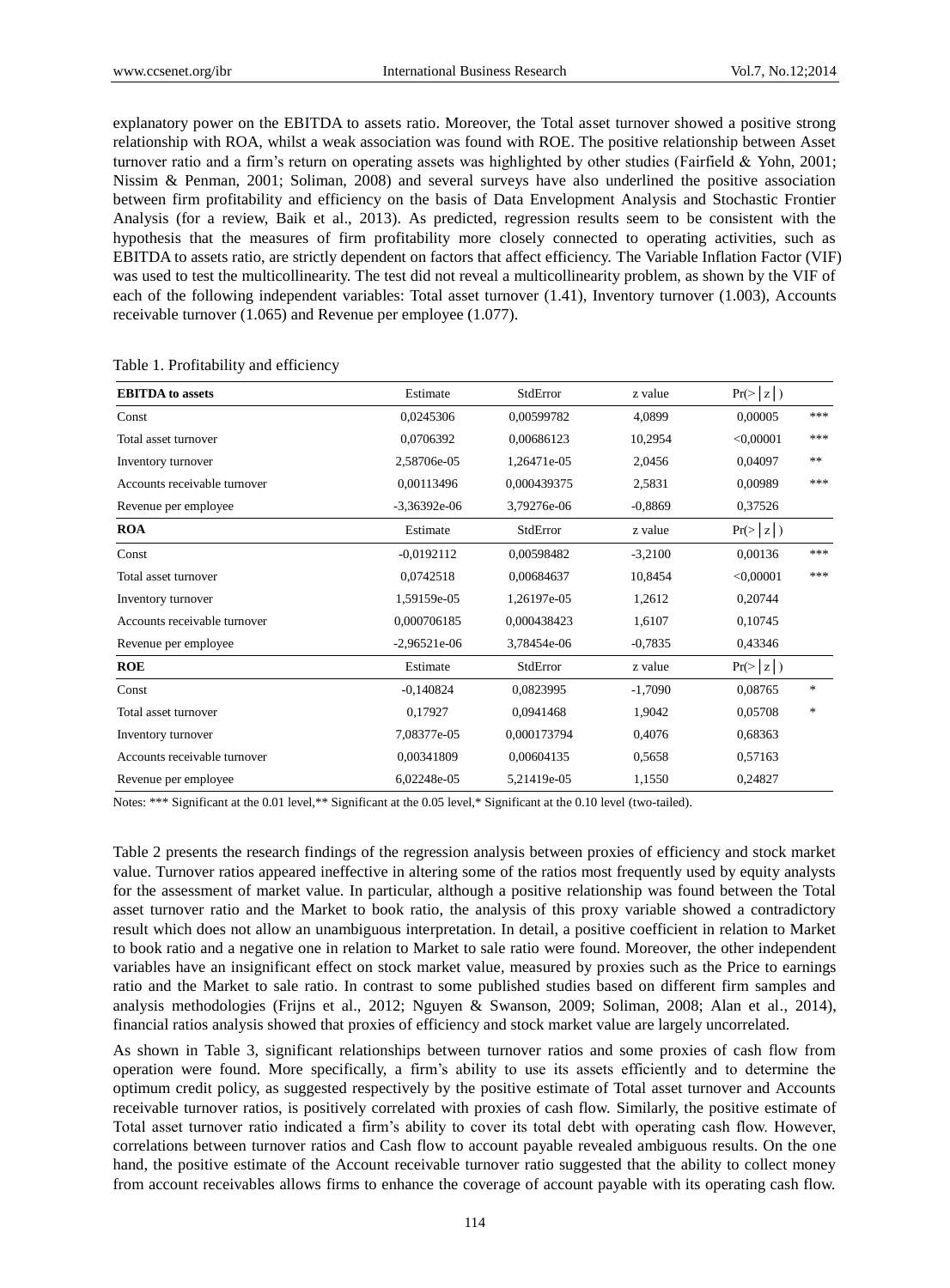On the other hand, as shown by the negative correlation between the Total asset turnover ratio and the Cash flow to account payable, a firm's ability to use its assets efficiently was associated with a reduction of the amount of cash flow compared to its account payables. Taken together, the correlation between proxies of efficiency and Cash flow to account payable suggest that the increase in the amount of account payables is higher than the increment of cash flow that follows a more efficient use of assets, as measured by the Total asset turnover ratio.

| Table 2. Stock market value and efficiency |  |
|--------------------------------------------|--|
|--------------------------------------------|--|

| Market to book ratio         | Estimate       | StdError    | z value   | Pr(>  z ) |            |
|------------------------------|----------------|-------------|-----------|-----------|------------|
| Const                        | 1,20386        | 0,268433    | 4,4848    | < 0,00001 | ***        |
| Total asset turnover         | 0,812568       | 0,310451    | 2,6174    | 0,00896   | ***        |
| Inventory turnover           | $-2,50996e-05$ | 0,000584614 | $-0.0429$ | 0,96576   |            |
| Accounts receivable turnover | 0,0172293      | 0,01982     | 0,8693    | 0,38484   |            |
| Revenue per employee         | $-0,000209651$ | 0,000167522 | $-1,2515$ | 0,21096   |            |
| Price to earnings ratio      | Estimate       | StdError    | z value   | Pr(>  z ) |            |
| Const                        | 243,274        | 115,07      | 2,1141    | 0,03468   | $\ast\ast$ |
| Total asset turnover         | $-185,549$     | 133,082     | $-1,3942$ | 0,16346   |            |
| Inventory turnover           | 0,0268768      | 0,250609    | 0,1072    | 0,91461   |            |
| Accounts receivable turnover | $-3,01571$     | 8,49632     | $-0,3549$ | 0,72269   |            |
| Revenue per employee         | 0,005394       | 0,0718122   | 0.0751    | 0,94014   |            |
| Market to sale ratio         | Estimate       | StdError    | z value   | Pr(>  z ) |            |
| Const                        | 4,15529        | 0,343893    | 12,0831   | < 0,00001 | ***        |
| Total asset turnover         | $-3,29091$     | 0,397722    | $-8,2744$ | < 0,00001 | ***        |
| Inventory turnover           | $-0,000795075$ | 0,000748956 | $-1,0616$ | 0,28861   |            |
| Accounts receivable turnover | 0,0057481      | 0,0253916   | 0,2264    | 0,82094   |            |
| Revenue per employee         | 3,6786e-05     | 0,000214614 | 0,1714    | 0,86393   |            |

Notes: \*\*\* Significant at the 0.01 level,\*\* Significant at the 0.05 level,\* Significant at the 0.10 level (two-tailed).

### Table 3. Cash flow and efficiency

| <b>Cash flow to assets</b>   | Estimate       | StdError    | z value   | Pr(>  z )            |     |
|------------------------------|----------------|-------------|-----------|----------------------|-----|
| Const                        | 0,020997       | 0,00504581  | 4,1613    | 0,00003              | *** |
| Total asset turnover         | 0,0343688      | 0,00576466  | 5,9620    | < 0.00001            | *** |
| Inventory turnover           | 1,62336e-05    | 1,06399e-05 | 1,5257    | 0,12729              |     |
| Accounts receivable turnover | 0,00109846     | 0,000369866 | 2,9699    | 0,00303              | *** |
| Revenue per employee         | $-5,12776e-06$ | 3,19305e-06 | $-1,6059$ | 0,10851              |     |
| <b>Cash flow to debt</b>     | Estimate       | StdError    | z value   | Pr(>  z )            |     |
| Const                        | $-0.756871$    | 0.563608    | $-1,3429$ | 0,17951              |     |
| Total asset turnover         | 1,7119         | 0,644289    | 2,6570    | 0,00797              | *** |
| Inventory turnover           | 0,000632387    | 0,00120749  | 0,5237    | 0,60055              |     |
| Accounts receivable turnover | $-0.0120385$   | 0,0411609   | $-0.2925$ | 0,76996              |     |
| Revenue per employee         | 7,22911e-05    | 0,000355115 | 0,2036    | 0,83872              |     |
| Cash flow to account payable | Estimate       | StdError    | z value   | $Pr(>\vert z \vert)$ |     |
| Const                        | 0,659461       | 0,0534025   | 12,3489   | < 0.00001            | *** |
| Total asset turnover         | $-0,37361$     | 0,0609696   | $-6,1278$ | $<$ 0,00001          | *** |
| Inventory turnover           | 2,87114e-05    | 0,000112451 | 0,2553    | 0,79851              |     |
| Accounts receivable turnover | 0,0238414      | 0,00390979  | 6,0979    | < 0.00001            | *** |
| Revenue per employee         | 1,11972e-05    | 3.3747e-05  | 0.3318    | 0,74009              |     |

Notes: \*\*\* Significant at the 0.01 level,\*\* Significant at the 0.05 level,\* Significant at the 0.10 level (two-tailed).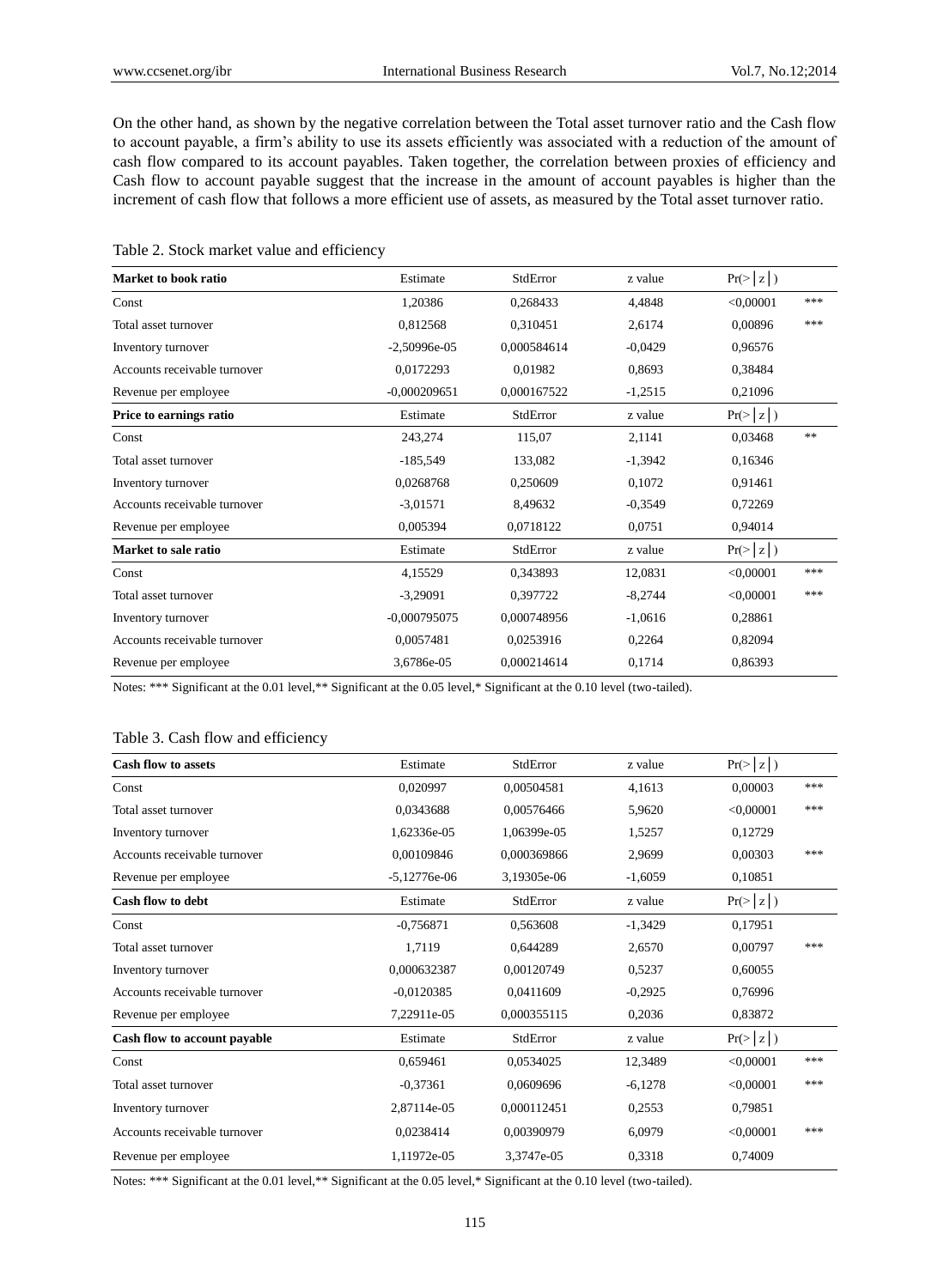In order to enlarge upon the latter issue, where debts and account payables are involved in the regression analysis of cash flow, we explored the relationships between the most significant proxies of efficiency and some variables relating to firm capital structure. As shown in Table 4, the regression analysis revealed that the greater the Total asset turnover ratio, the higher the amount of Total liabilities to assets ratio. More specifically, the analysis outlined two main results. First, a positive association between the Total asset turnover ratio and the Account payable to total liabilities ratio was found, whilst negative correlations emerged with the Debt to total liabilities and with the Long-term debt to total debt ratios. In other words, statistical evidence suggested that the greater the Total asset turnover ratio, the higher the substitution of debt with account payable. Second, a negative association between Account receivable turnover ratio and the Account payable to total liabilities was found, whilst a positive correlation was revealed with the Debt to total liabilities and Long-term debt to total debt ratios. All other things being equal, in line with findings shown in Table 3, the rise in the Account receivable turnover ratio would lead to a reduction in the amount of account payables and an increase in financial debt. Although these findings need to be interpreted with caution, a plausible explanation for this result might be that the reduction of the account receivables collection period allows firms to pay off account payables more easily and to improve their credit worthiness. A more comprehensive study should examine this issue taking into account the debate about the use of cash flows and its effect on investment and capital structure (to name just a few, Fazzari, Hubbard, & Petersen, 1988; Kaplan & Zingales, 1997; Cleary, 1999; Alti, 2003; Almeida, Campello, & Weisbach, 2004; Becchetti, Castelli, & Hasan, 2010; Dasgupta, Noe, & Wang, 2011).

| <b>Total liabilities to assets</b>          | Estimate       | StdError    | z value    | Pr(>  z ) |     |
|---------------------------------------------|----------------|-------------|------------|-----------|-----|
| Const                                       | 0.586674       | 0.0111611   | 52,5643    | < 0.00001 | *** |
| Total asset turnover                        | 0.0480338      | 0.012422    | 3.8668     | 0.00011   | *** |
| Inventory turnover                          | $-1,80033e-06$ | 7,1172e-06  | $-0,2530$  | 0.80034   |     |
| Accounts receivable turnover                | 5,74112e-05    | 0,000833609 | 0.0689     | 0,94510   |     |
| <b>Account payable to total liabilities</b> | Estimate       | StdError    | z value    | Pr(>  z ) |     |
| Const                                       | 0,158013       | 0,00797394  | 19,8161    | < 0.00001 | *** |
| Total asset turnover                        | 0,197389       | 0.00886917  | 22,2556    | < 0.00001 | *** |
| Inventory turnover                          | 5,75654e-07    | 5,07798e-06 | 0,1134     | 0,90976   |     |
| Accounts receivable turnover                | $-0,00485096$  | 0,000594902 | $-8,1542$  | < 0.00001 | *** |
| Debt to total liabilities                   | Estimate       | StdError    | z value    | Pr(>  z ) |     |
| Const                                       | 0,534258       | 0.0109071   | 48,9827    | < 0.00001 | *** |
| Total asset turnover                        | $-0,145894$    | 0.0121393   | $-12,0183$ | < 0.00001 | *** |
| Inventory turnover                          | $-1,23676e-05$ | 6.95524e-06 | $-1,7782$  | 0.07557   | *   |
| Accounts receivable turnover                | 0,00449869     | 0,000814639 | 5,5223     | < 0.00001 | *** |
| Long-term debt to total debt                | Estimate       | StdError    | z value    | Pr(>  z ) |     |
| Const                                       | 0.573848       | 0,0153287   | 37,4362    | < 0.00001 | *** |
| Total asset turnover                        | $-0,164374$    | 0,0170709   | $-9,6289$  | < 0.00001 | *** |
| Inventory turnover                          | 1,38366e-05    | 9,73408e-06 | 1,4215     | 0,15539   |     |
| Accounts receivable turnover                | 0.011898       | 0,0011391   | 10,4451    | < 0.00001 | *** |

Table 4. Capital structure and efficiency

Notes: \*\*\* Significant at the 0.01 level,\*\* Significant at the 0.05 level,\* Significant at the 0.10 level (two-tailed).

#### **4. Concluding Remarks**

This paper has investigated the relationships between proxies of efficiency, measured by several turnover ratios, and firm profitability, stock market value and operational cash flow. Explanatory variables of firm capital structure were also analyzed to examine more closely correlations between efficiency and cash flow. The purpose of this study was to outline whether the analysis of financial ratios, used as proxies of efficiency, can help investors and equity analysts to obtain information on firm performances on the basis of one of the most widely used methodologies, namely the multiple regression model.

On a sample of 1,935 firm-year observations related to 215 Italian non-financial listed companies between 2004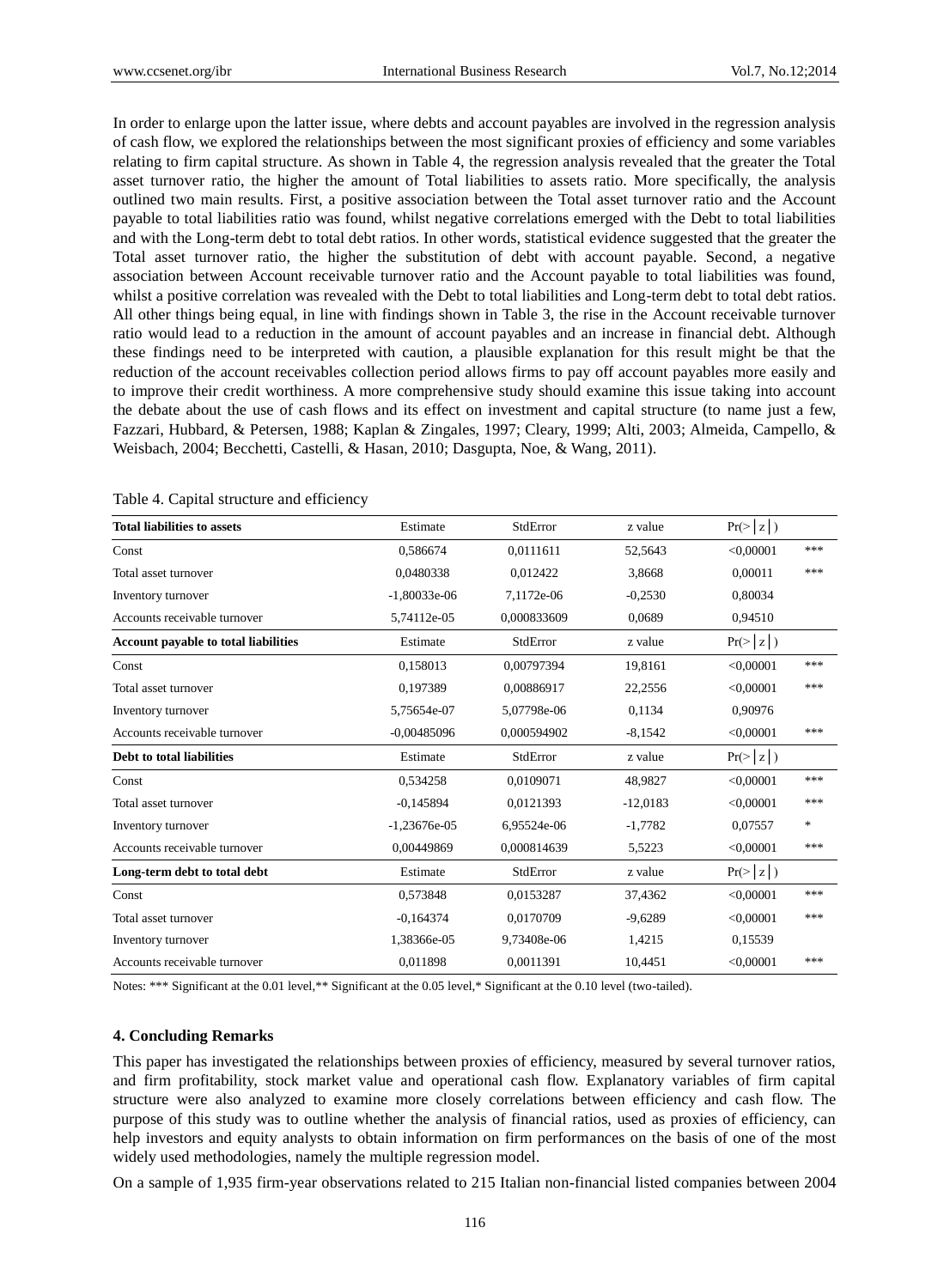and 2013, regression results show that expectations about positive associations between the above mentioned proxy variables are partially confirmed as regards the relationship between proxies of efficiency and some firm profitability indicators more closely connected to operating activities and various measures of operational cash flow. Research findings did not provide unambiguous results about correlations between proxies of efficiency and ratios of stock market prices. In particular, this study revealed three main findings.

First, the most significant associations were found between proxies of efficiency (Total asset turnover, Accounts receivable turnover and Inventory turnover ratio) and measures of profitability that are more directly related to firm operating activities such as EBITDA to assets ratio. The correlation weakened for other proxies of profitability such as ROA and ROE.

Second, strong correlations have been revealed between some proxies of efficiency (Total asset turnover and Accounts receivable turnover ratio) and measures of cash flow. A further examination of this issue has also shown that turnover ratios are correlated with components of firm capital structure. Aware of the caution that is needed for the interpretation of these research findings, the regression results suggested that the greater the Total asset turnover, the higher the substitution of debt with account payable. It was also found that an increase in Accounts receivable turnover allows firms to reduce account payables and to enhance financial debts.

Third, this research has shown that associations between turnover ratios and proxies of stock market value were not significant and Revenues per employee did not have any explanatory power.

The findings of this study have several important implications. First, the evidence provides investors and equity analysts with some insight into the relevance of efficiency ratios in the evaluation of firm performances. Accounting information is commonly used on the basis of the regression model by investors in their decision process and by analysts when recommending a stock. Other implications concern the firm compensation policy and organizational performance measurements. For example, these findings may help firms to analyze how pay structures and pay levels can relate to efficiency. However, some limitations need to be considered. First, this study is limited to Italian listed companies and consequently by sample size. Moreover, the study fails to address how industry variables could affect the relationship between efficiency and firm profitability due to the small number of firms for each industry. A further study with more focus on this issue is therefore suggested.

#### **References**

- Abdolmohammadi, M., Simnett, R., Thibodeau, J. C., & Wright, A. M. (2006). Sell-Side Analysts' Reports and the current external reporting model. *Accounting Horizons*, *20*(4), 375–389. http://dx.doi.org/10.2308/acch.2006.20.4.375
- Akhigbe, A., & McNulty, J. (2005). Profit efficiency sources and differences among small and large U.S. commercial banks. *Journal of Economics and Finance*, *29*(3), 289–299. http://dx.doi.org/10.1007/BF02761575
- Alam, I. M. S., & Sickles, R. C. (1998). The relationship between stock market returns and technical efficiency innovations: Evidence from the US airline industry. *Journal of Productivity Analysis*, *9*(1), 35–51. http://dx.doi.org/10.1023/A:1018368313411
- Alan, Y., Gao, G. P., & Gaur, V. (2014). Does inventory productivity predict future stock returns? A retailing industry perspective. *Management Science*, *60*(10), 2416–2434. http://dx.doi.org/10.1287/mnsc.2014.1897
- Almeida, H., Campello, M., & Weisbach, M. S. (2004). The Cash Flow Sensitivity of Cash. *Journal of Finance 59*(4), 1777–1804. http://dx.doi.org/10.1111/j.1540-6261.2004.00679.x
- Alti, A. (2003). How sensitive is investment to cash flow when financing is frictionless? *Journal of Finance*, *58*(2), 707–722. http://dx.doi.org/10.1111/1540-6261.00542
- Baik, B., Chae, J., Choi, S., & Farber, D. B. (2013). Changes in operational efficiency and firm performance: a frontier analysis approach. *Contemporary Accounting Research*, *30*(3), 996–1026. http://dx.doi.org/10.1111/j.1911-3846.2012.01179.x
- Barr, R., Killgo, K. A., Siems, T. F, & Zimmel, S. (2002). Evaluating the Productive Efficiency and Performance of U.S. Commercial Banks. *Managerial Finance*, *28*(8), 3–25. http://dx.doi.org/10.1108/03074350210767988
- Becchetti, L., & Sierra, J. (2003). Bankruptcy risk and productive efficiency in manufacturing firms. *Journal of Banking & Finance*, *27*, 2099–2120. http://dx.doi.org/10.1016/S0378-4266(02)00319-9
- Becchetti, L., Castelli, A., & Hasan, I. (2010). Investment–cash flow sensitivities, credit rationing and financing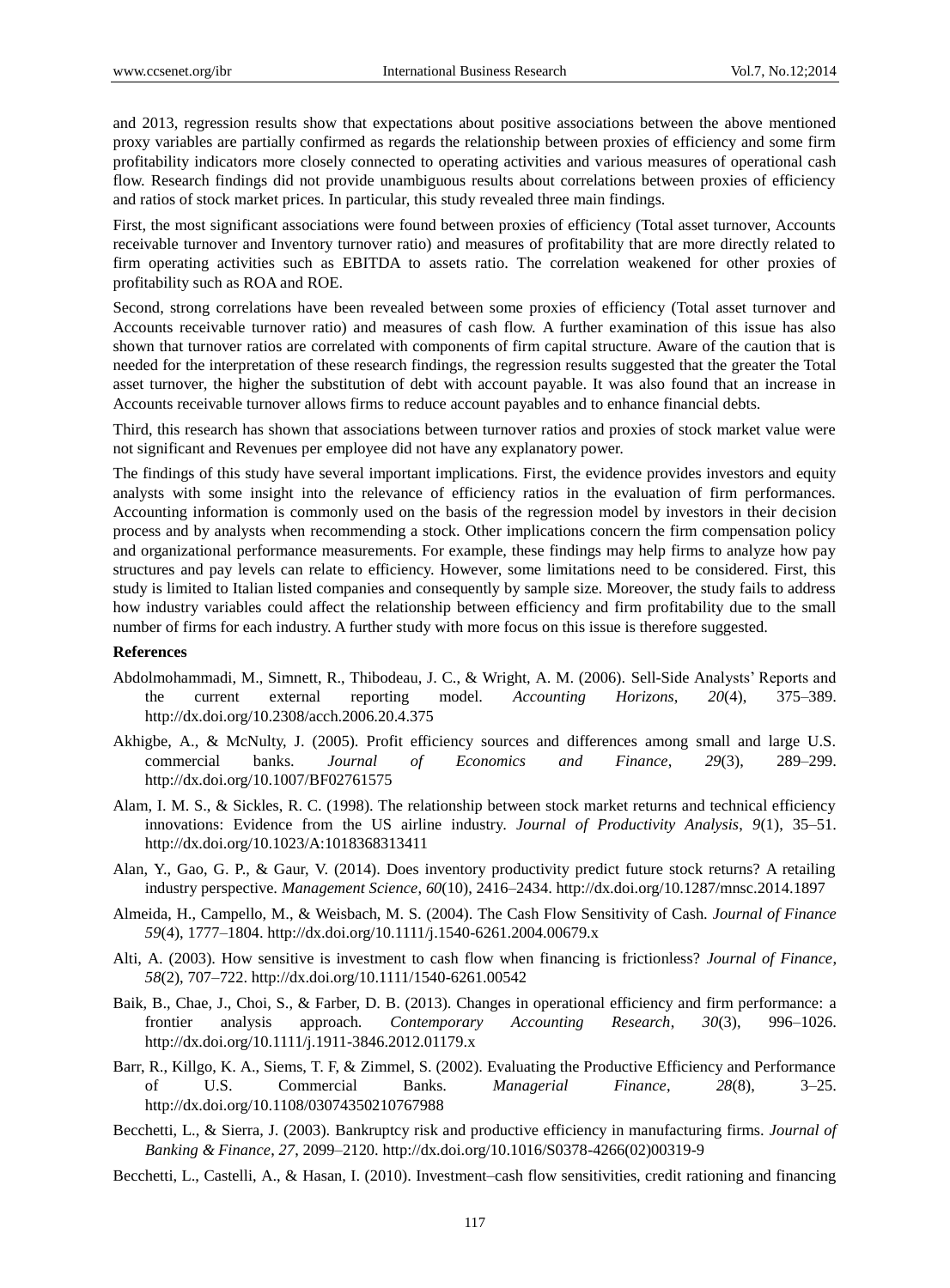constraints in small and medium-sized firms. *Small Business Economics*, *35*(4), 467–497. http://dx.doi.org/10.1007/s11187-008-9167-1

- Berger, A. N., & Bonaccorsi di Patti, E. (2006). Capital structure and firm performance: A new approach to testing agency theory and an application to the banking industry. *Journal of Banking & Finance*, *30*, 1065–1102. http://dx.doi.org/10.1016/j.jbankfin.2005.05.015
- Berger, A. N., & Mester, L. J. (1997). Inside the black box: What explains differences in the efficiencies of financial institutions? *Journal of Banking & Finance*, *21*, 895–947. http://dx.doi.org/10.1016/S0378-4266(97)00010-1
- Berger, A., & Humphrey, D. B. (1997). Efficiency of financial institutions: International survey and directions for future research. *European Journal of Operational Research*, *98*(2), 175–212. http://dx.doi.org/10.1016/S0377-2217(96)00342-6
- Bouwman, M. J., Frishkoff, P., & Frishkoff, P. A. (1995). The relevance of GAAP-Based information: a case study exploring some uses and limitations. *Accounting Horizons*, *9*(4), 22–47.
- Breton, G., & Taffler, R. J. (2001). Accounting information and analyst stock recommendation decisions: a content analysis approach. *Accounting and Business Research*, *31*(2), 91–101. http://dx.doi.org/10.1080/00014788.2001.9729604
- Cleary, S. (1999). The relationship between firm investment and financial status. *Journal of Finance*, *54*(2), 673–692. http://dx.doi.org/10.1111/0022-1082.00121
- Cummins, J. D., & Xie, X. (2009). Market values and efficiency in US insurer acquisitions and divestitures. *Managerial Finance*, *35*(2), 128–155. http://dx.doi.org/10.1108/03074350910923482
- Dasgupta, S., Noe, T. H., & Wang, Z. (2011). Where did all the dollars go? The effect of cash flows on capital and asset structure. *Journal of Financial and Quantitative Analysis*, *46*(5), 1259–1294. http://dx.doi.org/10.1017/S0022109011000512
- Demerjian, P., Lev, B., & McVay, S. (2012). Quantifying managerial ability: a new measure and validity tests. *Management Science*, *58*(7),1229–1248. http://dx.doi.org/10.1287/mnsc.1110.1487
- Fairfield, P. M., & Yohn, T. L. (2001). Using Asset Turnover and Profit Margin to forecast changes in profitability. *Review of Accounting Studies*, 6, 371–385. http://dx.doi.org/10.1023/A:1012430513430
- Farrell, M. J. (1957). The measurement of productive efficiency. *Journal of the Royal Statistical Society. Series A (General)*, *120*(3), 253–290. http://dx.doi.org/10.2307/2343100
- Fazzari, S. M., Hubbard, G. R., & Petersen, B. C. (1988). Financing constraints and corporate investment. *Brooking Papers on Economic Activity*, 141–195.http://dx.doi.org/10.2307/2534426
- Frijns, B., Margaritis, D., & Psillaki, M. (2012). Firm efficiency and stock returns. *Journal of Productivity Analysis*, *37*, 295–306. http://dx.doi.org/10.1007/s11123-011-0246-y
- Gaganis, C., Hasan, I., & Pasiouras, F. (2013). Efficiency and stock returns: evidence from the insurance Industry. *Journal of Productivity Analysis*, *40*, 429–442. http://dx.doi.org/10.1007/s11123-013-0347-x
- Greene, W. H., & Segal, D. (2004). Profitability and efficiency in the U.S. life insurance industry. *Journal of Productivity Analysis*, *21*, 229–247. http://dx.doi.org/10.1023/B:PROD.0000022092.70204.fa
- Gupta, M. C., & Huefner, R. J. (1972). A cluster analysis study of financial ratios and industry characteristics. *Journal of Accounting Research*, *10*(1), 95–77. http://dx.doi.org/10.2307/2490219
- Habib, M. A., & Ljungqvist, A. (2005). Firm value and managerial incentives: a stochastic frontier approach. *Journal of Business*, *78*(6), 2053–2093. http://dx.doi.org/10.1086/497040
- Halkos, G. E., & Tzeremes, N. G. (2007). Productivity efficiency and firm size: an empirical analysis of foreign owned companies. *International Business Review*, *16*, 713–731. http://dx.doi.org/10.1016/j.ibusrev.2007.06.002
- Jansen, I., Ramnath, S., & Yohn, T. (2012).A Diagnostic for earnings management using changes in asset turnover and profit margin. *Contemporary Accounting Research*, *29*(1) 221–251. http://dx.doi.org/10.1111/j.1911-3846.2011.01093.x
- Jiang, K., & Wang, S. (2009). *Firms in economic distress: survival strategies and economic factors* (pp. 1–40). Retrieved from http://ssrn.com/abstract=1465181